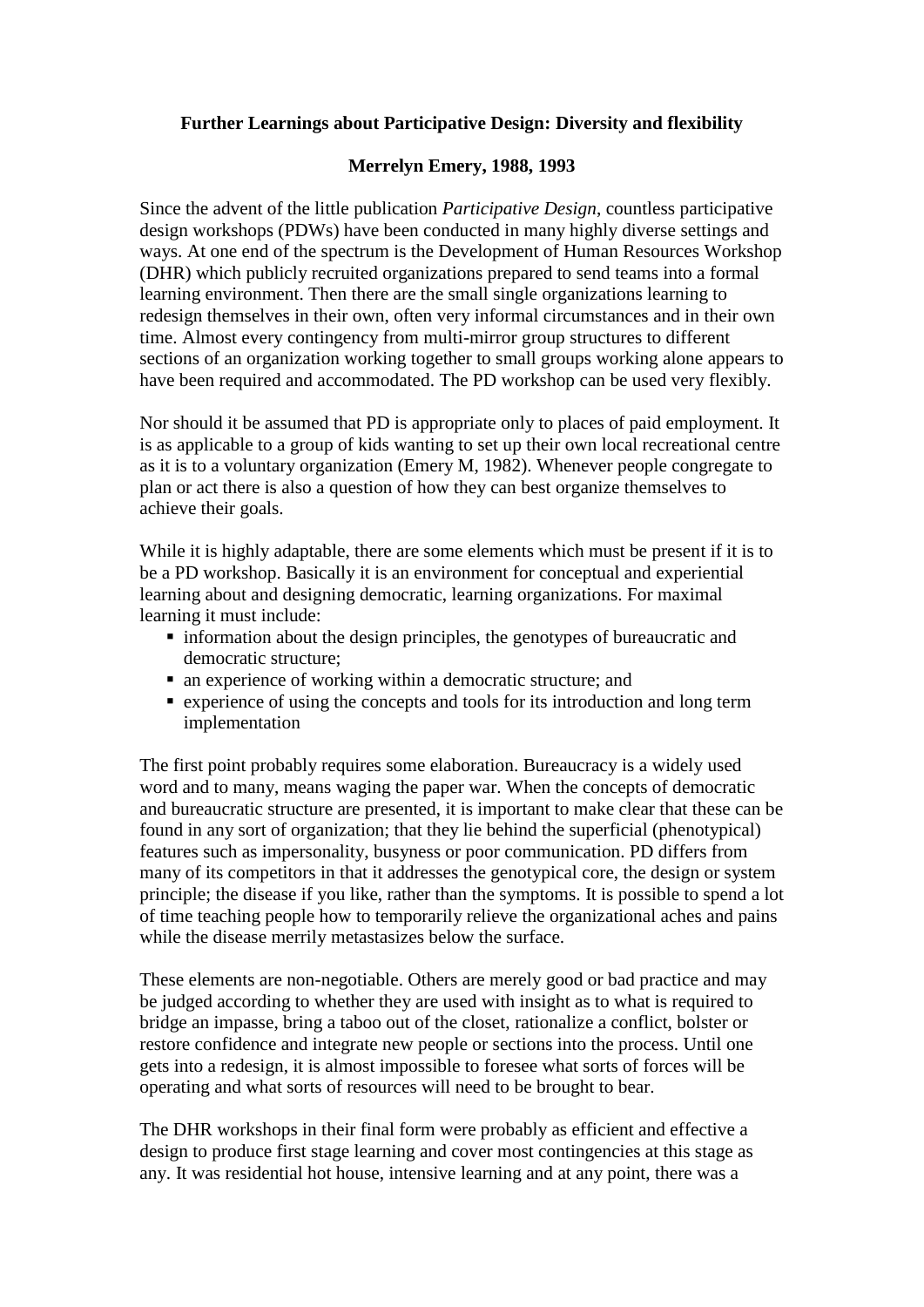choice of company, resource people, experience and advice to choose from. Significant and often extensive learning was done after hours. The final design was as follows:

### **Workshops with Mirror Groups**

### **Figure 1. DHR Workshops Final Design**

Plenary. Final briefing, expectations. Collection of data about changes in the extended social field

Small groups work on desirable and probable futures Connections are made to democratic structures

Plenary. Briefing on concepts and tools

Mirror Design Groups. Two disparate groups work together,  $A + B$  analyse and redesign A's organization.  $C + D$  do the same for C's

Plenary presentation and discussion of designs

Reverse mirror groups.  $A + B$  redesign B's;  $C + D$  redesign D's

Plenary reports as above

Groups and/or plenary. Next steps. Strategy

Stage 1 followed the normal first stage of the Search Conference (see part IV or Searching, 1982) and was added in the mid seventies when we realized a contextual factor would add to general understanding of the phenomenon of democratization itself. This was at the time when many were perceiving that the sixties and seventies marked a radical change in social climate, mood and value system (e.g., Emery F, 1978). The workshop was begun late afternoon so that the context was part of a welcoming, introductory social atmosphere. These days when democratization is a well established idea integrated into the industrial relations context, the session on the extended social field and its implications is unnecessary.

The briefing on concepts and tools was given next morning followed by the group redesign work. Total workshop duration was three and a half days and nights. It usually finished at lunch or mid afternoon on the third full day.

We found the mirror groups were invaluable and we designed for pairs with maximum heterogeneity. Too often when working on their own, natural work groups fail to question their assumptions or `the way we have always done it'. They tend to be suffused with precedent, unwritten conventions and patterns of interpersonal behaviour, all of which may range from highly conscious to unconscious.

Much of this is observed by the mirror group and they will question its necessity for the work, particularly when it is to be self managed. There were sometimes steamy moments as teams from private and public sectors debated procedures of control and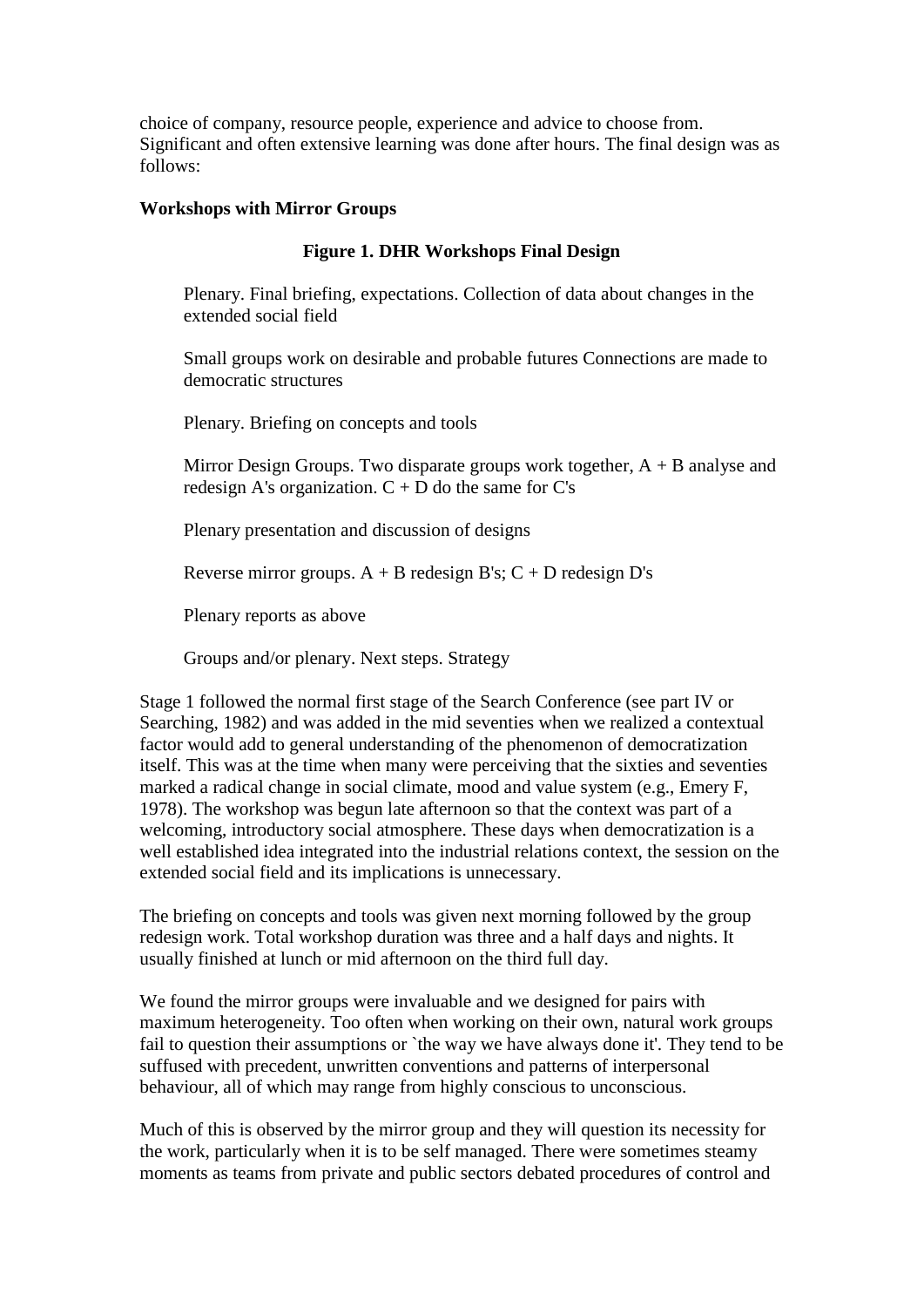co-ordination. The designs which resulted were much the stronger for this questioning and debate.

This model (without the session on the extended social field) is still the most effective for an organization consisting of more than four natural sections. In one large Australian statutory authority we ran a series of four team workshops matching up teams of office based staff (predominantly female) with field based teams (predominantly male). This provided maximum learning about the whole organization and reduced the stereotyping of each which had grown in the absence of accurate information about the jobs involved.

Where there are still long assembly lines or separate but closely related functions such as production and maintenance which offer the possibility of integration, mirror groups will be paired to facilitate this purpose. Adjacent sections of a line can be paired to achieve designs incorporating a greater range of tasks and skills. These choices make the point that *there is a process of design at the level of the workshop itself.*

This basic model can be multiplied or enlarged to encompass many people. *Queensland Transport* covered every section of the organization by putting up to about 240 people through PDWs at a time, in different venues across the state, all within a week or two. Don't let anybody tell you the process of change must be slow and gradual.

### **Workshops without Mirror Groups**

Mirror groups serve the purposes of broader organizational learning, the merging of previously separate departments such as production and maintenance and the better handling of interdependencies between sections. While extremely useful, there are situations when it is more efficient and effective to take two or more teams from the one large section into a workshop where they will work in parallel on the design of the whole section. Each of say three teams A, B and C, each of which is a vertical slice containing a mixture of functions and skills, analyses and redesigns the whole organization or very large section. They follow the same process as described above and report to each other after each task. Consolidation and sorting out of discrepancies can be done at each stage so that an accurate and clearly defined redesign gradually comes into being.

# **Replications**

In large organizations with large discrete sections there will often be a need for repeated workshops. This applies to workshops both with and without mirror groups. Replication necessarily implies a later integration. Given that not all staff will have been personally involved in the redesign and there must be no imposition of a design, various integrative mechanisms have been tried.

Where people are working in face to face situations it is easy to have the designs further discussed on the job. When people spend their working day isolated in vehicles or geographically spread, special events are required to effect both discussion and integration. Meetings of as many as possible from the section can be organized.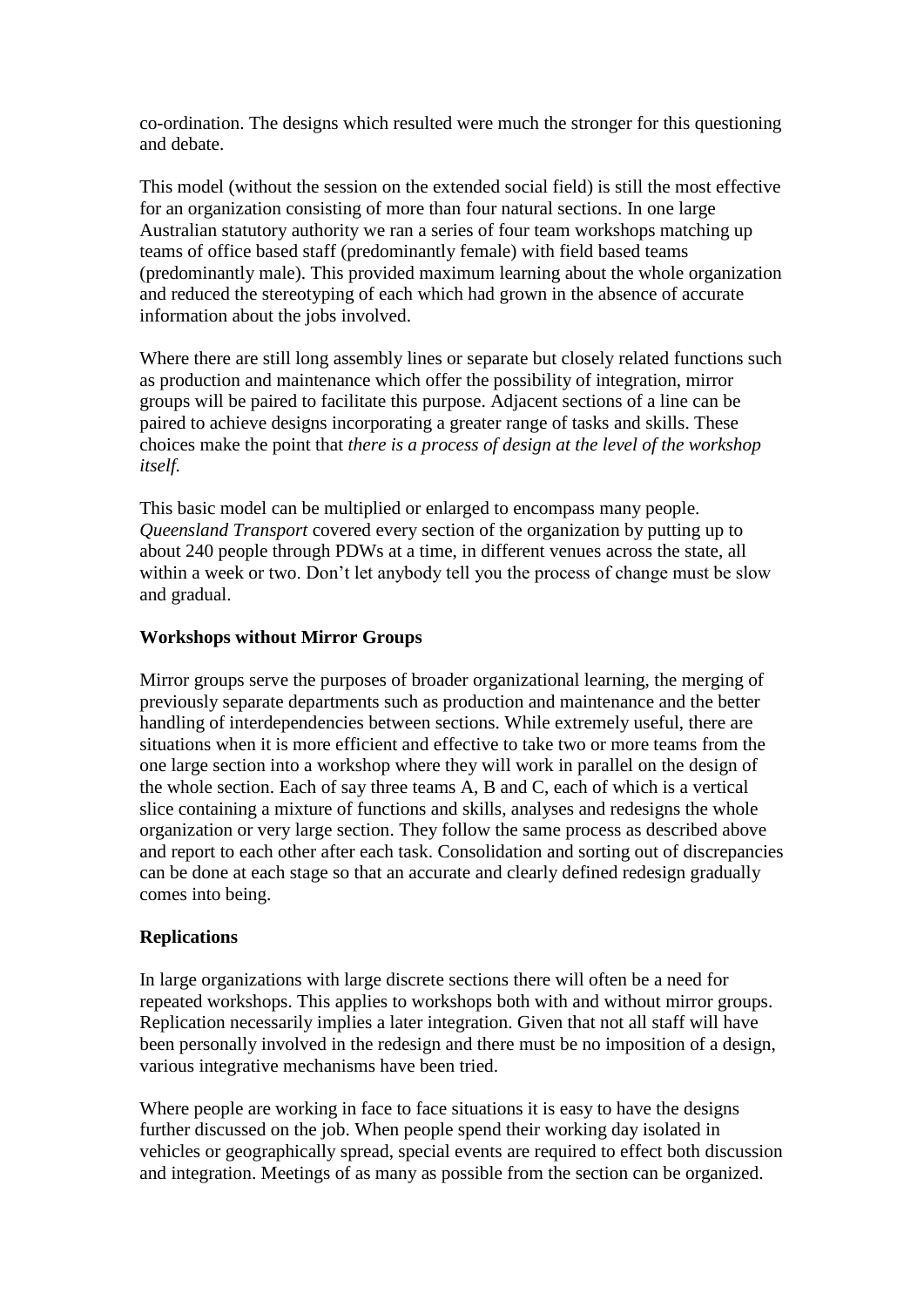The designs can be presented by the workshop teams, compared and the feeling of the meeting ascertained. It is not possible to do detailed design work in a large meeting but specific questions can be asked and those who have special concerns can not only raise them but can also identify targets for further more detailed debate.

### **Vertical Integration and the Management Workshop**

In organizations with many levels of hierarchy it is often necessary to design in workshops which overlap through the hierarchy. The overlap usually occurs with middle management who, therefore, go to two workshops, their own and that of management.

This provides greater choices for middle managers and also reassures the troops that top management is serious about the systemic nature of the change. There is often a lingering suspicion that redesign is seen as something which happens at the bottom of the organization and that management will retain DP1. "When is management having its workshop?" is not an uncommon question. It helps if a logical series of workshops has been designed right from the start. This reinforces the fact that there is design work to be done at the macro level of change through the workshops, not merely at the intra- workshop level.

The implication of all this is that systemic organizational change must proceed actively and adaptively as change progresses. On the question of whether change should begin at the bottom or the top, it becomes clear that the answer is both.

Top management must have done its homework before deciding to change the design principle and have made this known. The redesigns need to begin at the bottom. Until this work is done, management does not know how much work there is left for it to do. Management accomplishes two tasks in its workshop, the integration of all the previous redesigns into a coherent organizational structure and the redesign of the top levels.

# **Educational PDWs**

At the other end of the scale are those workshops which are strictly for the purpose of introducing individuals to the concepts and methods of PD. Sometimes they have been sent as part of an intelligence gathering tour of what is available if the organization decides to move into democratization.

The absolute minimum required in this class of event is a full briefing on the concepts and tools and some idea of how they are applied. However, as in most things the medium is the message and if there is no hands-on experience with the tools themselves, some go away with the idea that a PD workshop is still a top down exercise where the experts design a splendid new organizational form for the client.

Every effort should be made, therefore, for an experiential component. The best option is a PDW run with a section of the structure in exactly the same way as a real one. The only difference is that everybody is made aware beforehand that no guarantees are given that the design will ever be implemented.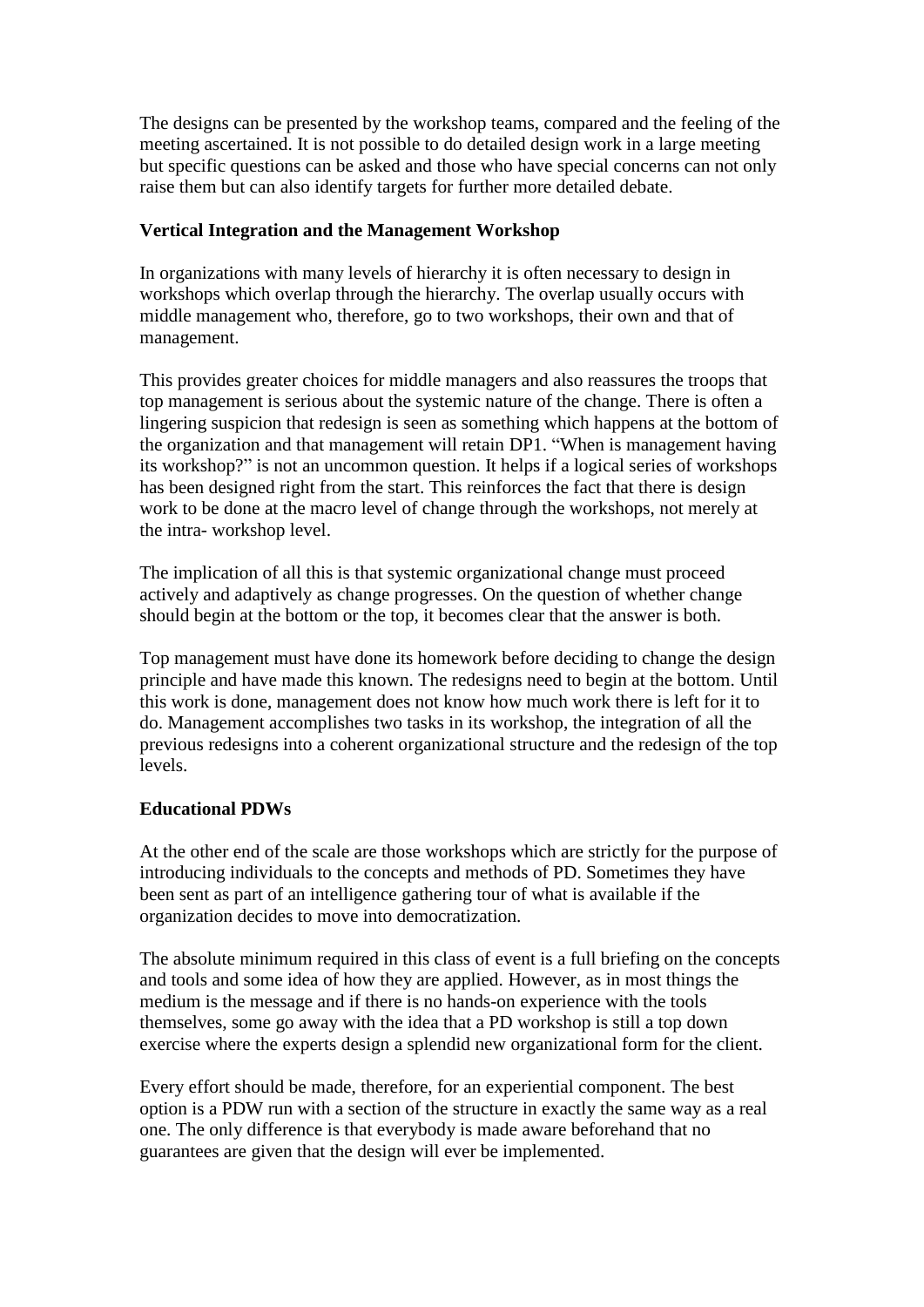Perhaps the element producing the most learning is the group completion of the six criteria as during this several new perceptions take place, even when the individuals involved are not members of the same organization. Foremost amongst these are the realizations that in DP1, people are often unaware of what other people's jobs are and how they perceive them; that many perceptions of how other people feel about their jobs are stereotypes. Those lower in the pecking order often assume that those at higher levels appreciate their `good jobs' while the managers see themselves having for example, too much variety and inadequate support.

Above all, the experiential component should be sufficient to convince the most sceptical that the designs will be those of the participants, not the managers of the workshop and not the other vested interests such as top management and union officials. For various reasons, there are often suspicions that the workshop or process managers are only the stooges or front line troops for other parties. And the participants will, therefore, be analysing carefully every statement and move to uncover the professional's subtle manipulative tricks. If the genotypical democratic purpose is not clear, totally transparent and understood at this level there will be continuing scepticism that there will ever be a transfer of responsibility for coordination and control to the self managing groups.

### **Use In Relation to Other Problems**

The PDW also lends itself as a component of a variety of novel events. Such a one was the series of workshops to explore RSI and preventative strategies. Clearly, work redesign was indicated as a major factor in any preventative strategy but would have been of little use had participants left the workshops without a good understanding of what was actually involved and how it related to the incidence and nature of RSI. This series of workshops gave a glimpse of a further potential for PD which so far hasn't been fully explored (Emery M, 1988). Similarly, the components of the PDW can be mixed and matched with concepts and practices from other OST methods to form unique designs to solve any puzzle or problem (Emery  $\&$  deGuerre, change handbook, 2006??).

#### **Importance of Deep Slice**

In terms of the technicalities of design, it is necessary to stress the importance of the `deep slice' or vertically integrated team. In a recent project at the Australian National University the industrial agreement governing the project specified a `target group' which comprised only the lower levels of the hierarchy, specifically, the lower clerical, administrative and keyboard areas. While the intention was well meaning, it constrained the first phases and in the process, created and/or exaggerated problems way past the extent to which they are normally seen.

The first problem was that in most departments and sections there were not enough staff at these levels to provide any meaningful room to move to more optimal jobs, and certainly little if any opportunity to share the co-ordination and control of the sections. These functions rested primarily with the levels above who were excluded. In a highly specialized division such as Finance and Accounting, the separation of sections meant that some of the target group totally wasted their time in the early stages as they were the only target person and could not share across the internal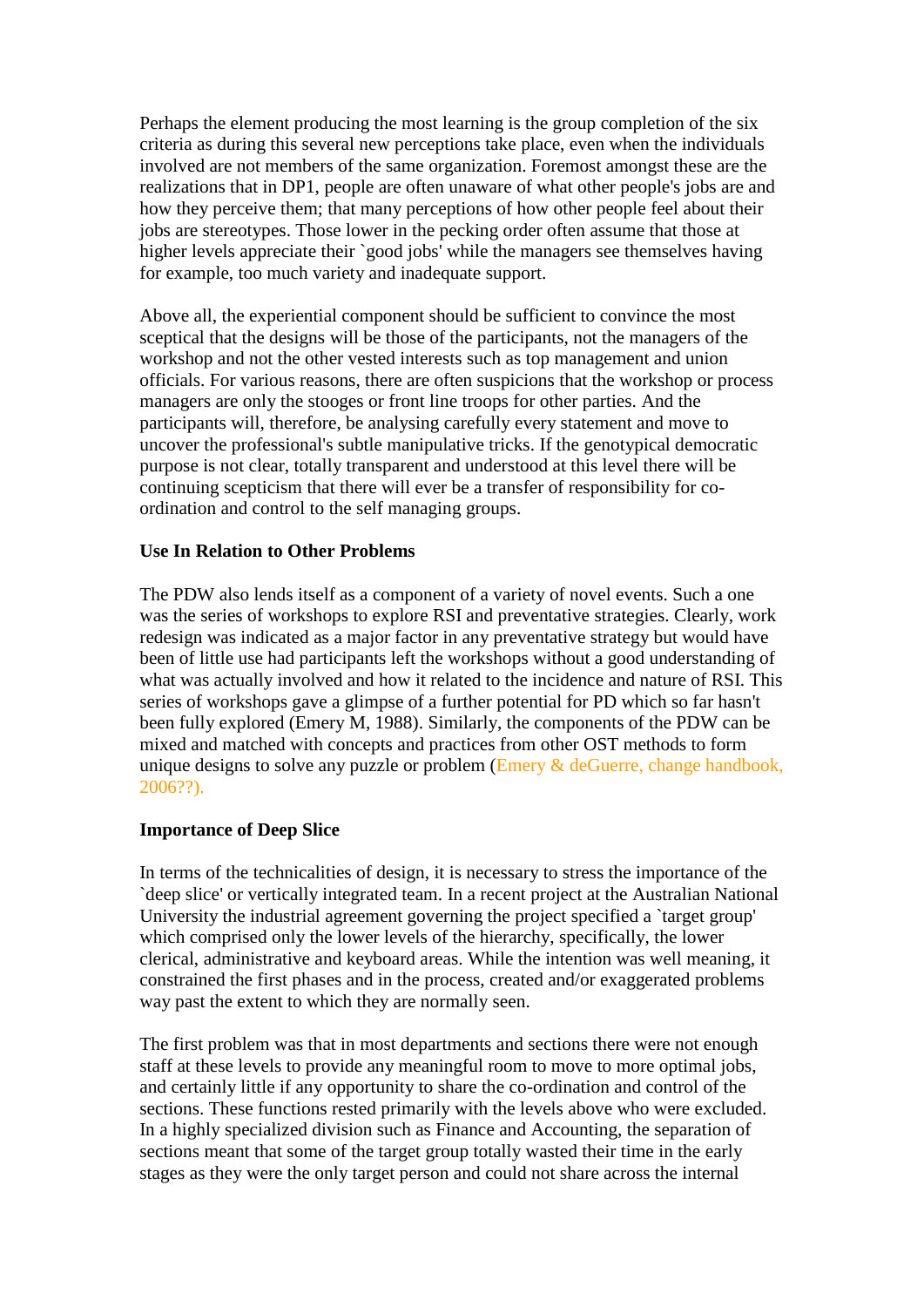boundaries. The problem apparently arose because the parties to the agreement did not understand the concept of PD, the central role of co-ordination and control, and had seen the problem as only one of more equitable reclassification.

When there is little understanding of the design principles and the relocation of responsibility for coordination and control that takes place in democratization, people cannot see that the two principles are opposites and cannot be mixed and matched. An organization must be one or another throughout.

Another serious consequence was the paranoia which developed rapidly amongst the excluded. Although having been briefly briefed, they had no opportunity to experience the concepts and tools and, had therefore, no real idea of the collaborative sharing process which leads to a collectively satisfying design. As would be expected, those who normally have the most to lose in a flattening of the structure; i.e., some within middle management, were most badly affected as were some departmental secretaries. These latter considered they held good jobs apart from the fact that they were inadequately rewarded and could see only that they would be robbed of their job's better features and de-skilled into the bargain. Instead of all levels viewing it as an opportunity, the project became for many an extreme threat. All of this was unnecessary.

While the centring of democratization within the industrial relations sphere has long been overdue, it is now a responsibility of those involved in drawing up agreements to educate themselves as to what is involved and what will really serve the best interests of their constituents. It would be appear that there is still a long way to go here and that unions themselves must accelerate the process of getting their act together. Another complication at ANU was the fact that different unions signed different agreements leading quite naturally to demarcations, which in turn created complications for any optimal co-operative and productive design.

It is probably worth stressing this point as it highlights the unpredictabilities which any such long term national process (1969-88 in Australia) throws up. Having long stressed the need for a single channel of representation, unions are now faced with the need to shape up to meet the responsibilities they have demanded and accepted. No longer are there the clear boundaries of the factory gate, the pay check, the heat or the noise. Nor is there the simple adversarial relation. All of this amounts to the need for a learning revolution for both unions and managements and while progress is being made, recent experiences show the gap which remains to be bridged.

Perhaps the reality we saw, as above, is the way it should happen but it seems silly that so many time consuming and self defeating mistakes are caused by a failure of both parties to consult with and take advice from those who have practical experience in the field. If this should sound like a whinge from one of the professionals, it probably is. But the whinge is not towards our greater glory but towards the most efficient and effective human solution.

On the simple issue of whether there is ever any place in a PD process for a lateral group, the answer is yes, but not as a team doing a redesign. Occasionally in the implementation phase there is need for some detailed negotiation between one level, one particular classification group etc, and others. Should this arise, the various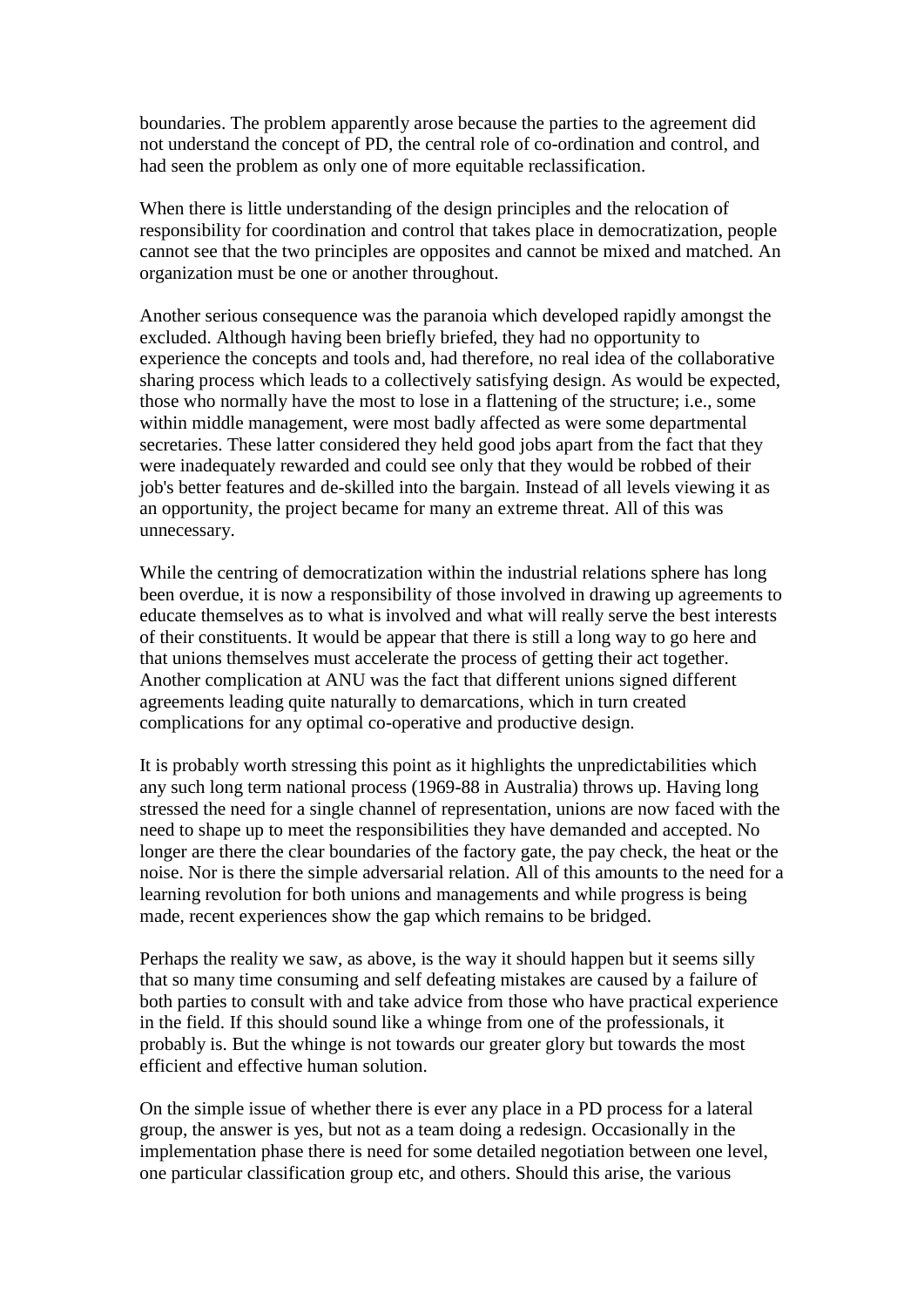separate parties should meet to clarify their position and/or plan their negotiating strategy.

Sometimes a particular sub-group must meet to reassure or deal with one or more of its members. In this respect, the conventions do not differ from those established for any other party to the process. The only real issue is the constitution of the original group, and this must be in the interests of the whole.

### **Other Pitfalls**

There are two main classes of traps in running PD workshops. The first is turning it or allowing it to degenerate into a personally or relationship oriented, `communication' or sensitivity, `group dynamics' event. This is a trap for those who believe that change will only occur if we can change ourselves or the way we behave in relation to certain others. This philosophy has enjoyed a long run, despite the absence of hard data to support it. PD is supported by a large body of evidence that shows if you change the hard realities of the relationships between people; e.g., from the supervisor/supervised to peer or collegial relations, their communications and the general ways in which they treat each other change dramatically. `Human nature' is not the static, unchanging entity that we have been led to believe.

Those change programs that have included this sort of exercise have generally been much longer and more expensive in terms of both resource and employee time and energy and many create their own problems during the course, some of which are sufficient to sink the project for once and for all. Don't complicate a simple tool with extraneous purposes and processes. They are dangerous in that people become suspicious as to what management or others are about and often resent what is being done to them in the name of better communication and democracy. Once there are conditions which make it in people's interests to communicate quickly and accurately, they will do so.

Half way houses or immature forms are also dangerous in that they can induce even deeper levels of cynicism. Such innovations as `quality circles' in the western democracies have a poor track record in the longer term. They are only variations on the old suggestion box and show a similar life expectancy curve. If co-ordination and control are not devolved to the people doing the work, nothing really changes. This is the learning from history.

A genuine PD process will stress in all its aspects that it is evolutionary. Different groups will choose to start their learning about self management with varying numbers of tasks under their span of control. From their own chosen starting point, they will evolve at different rates showing irregularities that are analogous to the growth spurts seen in childhood. These individual differences should be understood and respected by management, unions and workers in associated groups.

### **Individual versus Group Work**

In this work as in all other it is necessary to practise what you preach. This means being open and democratic in all that you do and it also covers the ways in which you ask participants to work.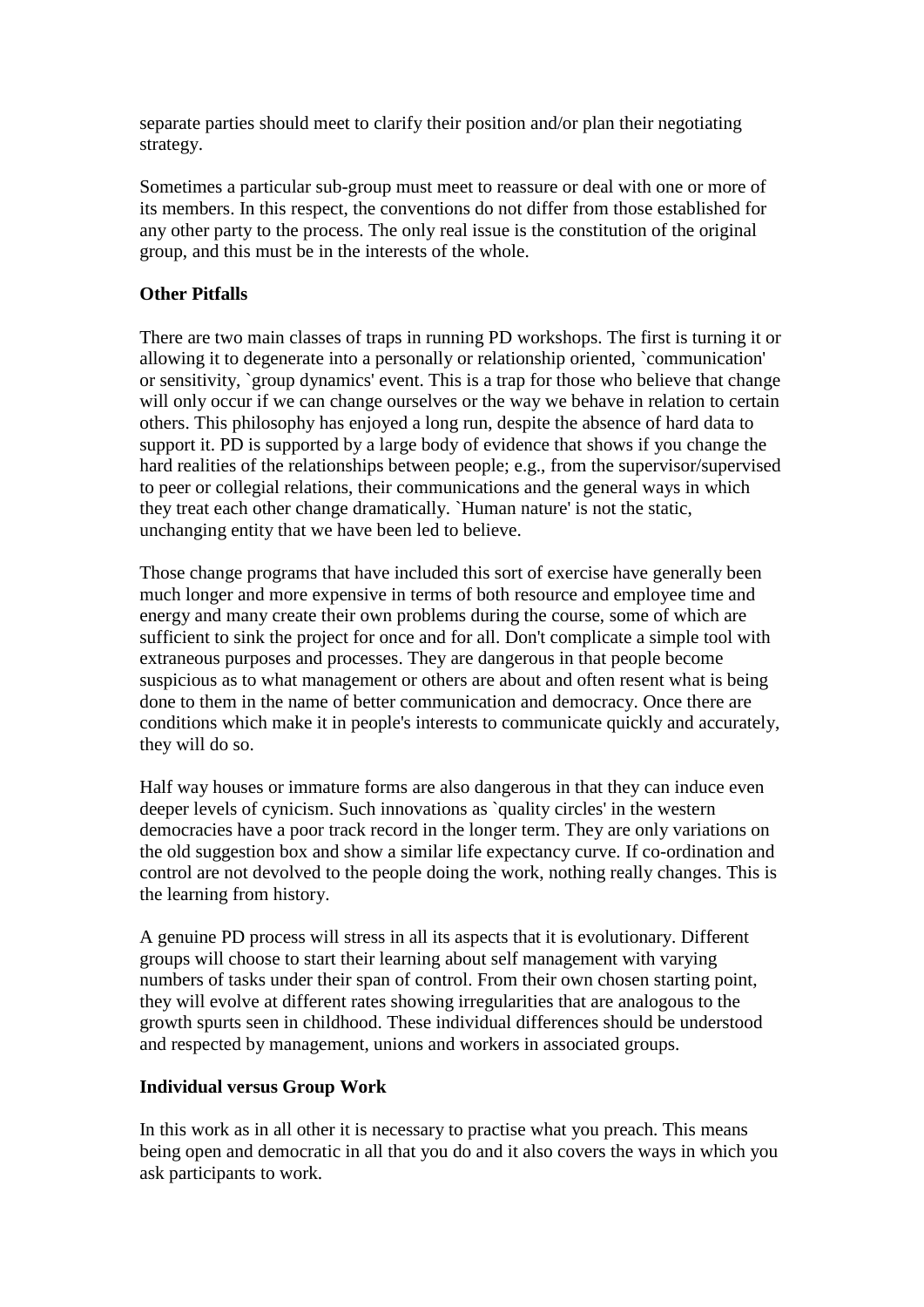Several variations have been tried, for example, on filling in the matrix for the six criteria. Individuals have been given the six criteria on a sheet to fill in for themselves before the scores are shared and discussed with the group. Such an individualized approach is used for various reasons; a belief that some people may lack the confidence to put their scores up openly on the wall, will be influenced by others or be ashamed of their high or low scores. Once the individual has scored him/herself, the scores are then discussed. On one occasion, the rule was that an individual did not have to share or discuss their scores if they chose not to.

As this is usually an early part of the process the message it conveys is important. The individualized approach tells participants that it is still OK to behave as in a DP1 structure; i.e., work out your position before meeting the group, do not divulge your hand before getting the lay of the land and in the extreme case, claim your right to secrecy, or in other words, refuse to co-operate. These behaviours are the opposite of what is required for democratic working.

Compare the impression conveyed by the alternative practice of everyone sitting around the flip chart making various contributions of their own scores as they see them, their perceptions of other's scores, discussing and negotiating differences in perceptions, changing their scores if necessary and arriving collectively at a picture of how their workplace meets their needs, with an agreed set of relativities built into it. From the beginning the task is defined as a group task and one on which the group must work as group for a successful outcome; i.e., one which will serve as an accurate basis for the design work which follows. This approach features sharing within a context of openness, co-operation towards joint purposes and a positive emotional tone engendered by `we're all in it together'. The notable characteristics of this include goodwill and good humour with jokes and quick quips designed to break down status barriers and offer an easy entry for those with less confidence. It is fun and group working gets off on the right foot while a great deal of learning about their workplace, about other's jobs and how they see them and about democratic group working, is accomplished.

### **The Implications for Minorities**

Most of the following is taken from various discussions of the consequences of democratization for women. This is no more than an historical accident as it is women who have been most organized and active in recent years to improve their status. There is little if any of it which does not apply in full measure to other minorities. The underlying philosophy of democratization is exactly the same as that of liberation or more narrowly equal employment opportunity (EEO) which it should be remembered covers Aborigines, ethnics and the handicapped as well as women.

What is this philosophy and what are its goals? Basically that people can function with and increase their dignity, expanding their range of choice in life and their personal resources to achieve human ends within an organizational environment which is designed by the people to fulfil their collective purposes and live with the consequences. The six psychological requirements are no more than a concrete statement of what is required for human dignity and well being. This includes a capacity to know of alternative ways of working and the environment in which they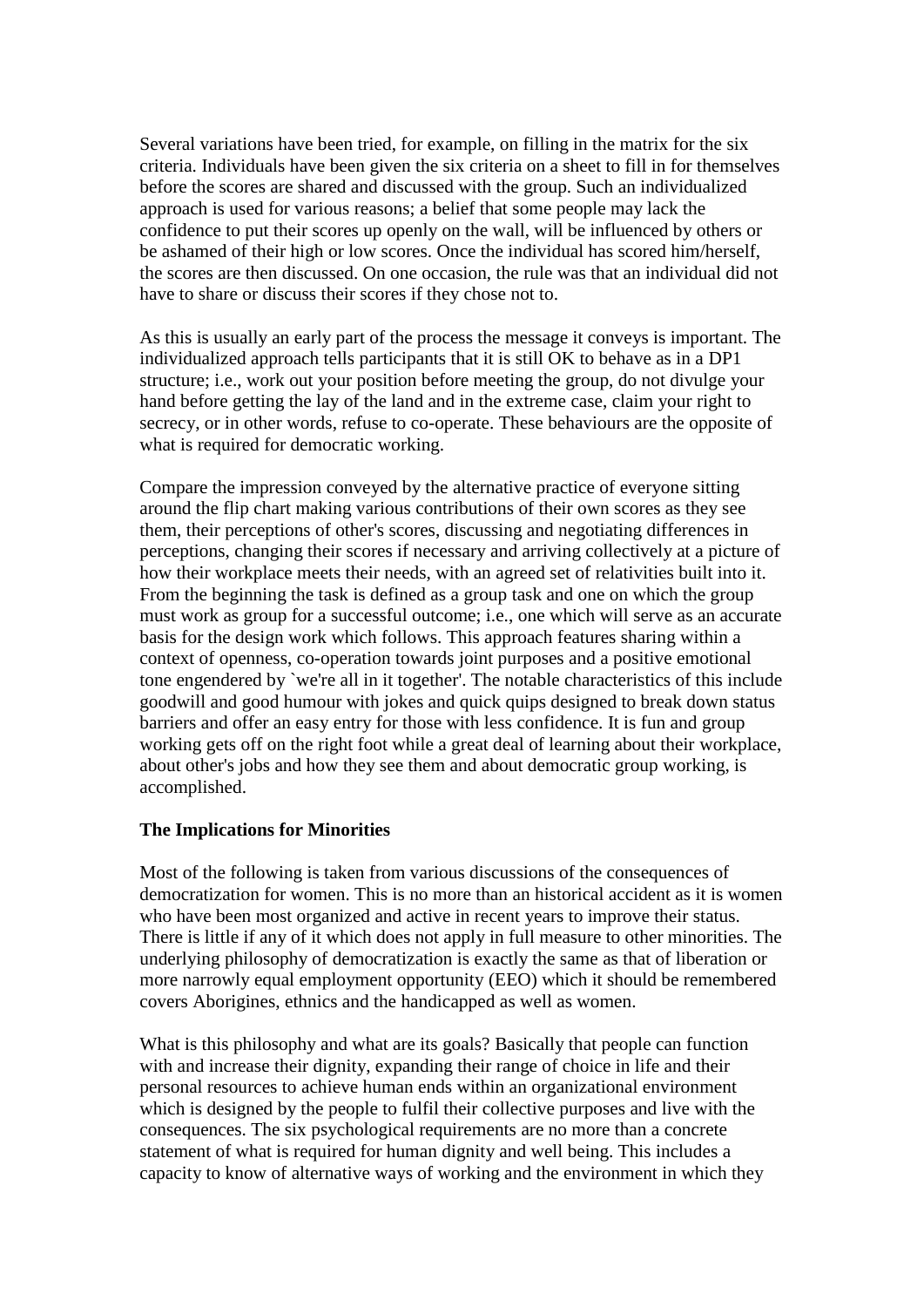strive. If these are the aims of liberation and democratization, then there are serious questions to be asked of the means used to achieve them.

Unfortunately, many of the variations on both democratization and the implementation of EEO have and are mechanistic, giving lip service to the principles but denying them in the practice. This applies particularly when recipes or formulas are devised for giving minorities a fair go but without the recipients having a say in the devising or the receipt. Mechanistic rules, for example, about the amount of time spent keyboarding were intended to prevent RSI and other injuries associated with keyboard and VDU work but as part of a process designed to increase control over one's work, they were counterproductive.

Many of the legislative and other formally imposed means for equality, equity etc have either been subverted by human ingenuity in the service of the status quo or have aroused backlashes even amongst those they were designed to help. But more seriously, the whole question of attitude and behavioural change appears to have been misconstrued. Pure consciousness raising is not the answer either. While there has been much of it and it has alerted people to possibilities other than their current circumstances, it has often been done without due regard for social environments and the means to change them. When there is a failure to turn humanitarian dreams into reality the dominant elites are alerted to the lack of means and can escalate their oppression. Attitude change by no means guarantees action based change.

Somehow we have to begin the long process of removing, for example, men's fears and hatred of women and white fears and hatred of blacks. History, let alone herstory, shows that these are not going to be achieved simply through legislation or other such direct means. There is a role for legislation but these fundamental changes can only come through processes in which people of all shapes and shades meet and get to know each other as peers around common purposes. Shared co-ordination and control are essential elements in the required structures and processes. And shared coordination and control can only be genuinely and constructively exercised in environments which are carefully structured to ensure their development and continuity; i.e., until it is taken for granted that democratic structures and environments are the normal form, that which meets basic human requirements.

As discussed above, there have been many attempts to adapt the basic PDW to better cater for groups perceived to be at some disadvantage such as low confidence, springing from their low status or membership in a deprived group. The problem with many of these attempts is that in their execution they only highlight and exacerbate the situation rather than taking a first constructive step towards redressing the balance. In a recent example, it was assumed that women would automatically be disadvantaged in working in a team setting with men. Therefore, the process must be one which secured an equal start. The changes made had the effect of both stratifying and individualizing it to the advantage of none (except the dedicated bureaucrats) while losing the opportunity of ensuring that right from the beginning, people would be learning that there was an alternative and simultaneously developing the qualities that had been stunted by their previous experiences.

Apart from the fact that the more one practises within a discriminatory structure under whatever guise, the more one reinforces that form of structure and its consequences, I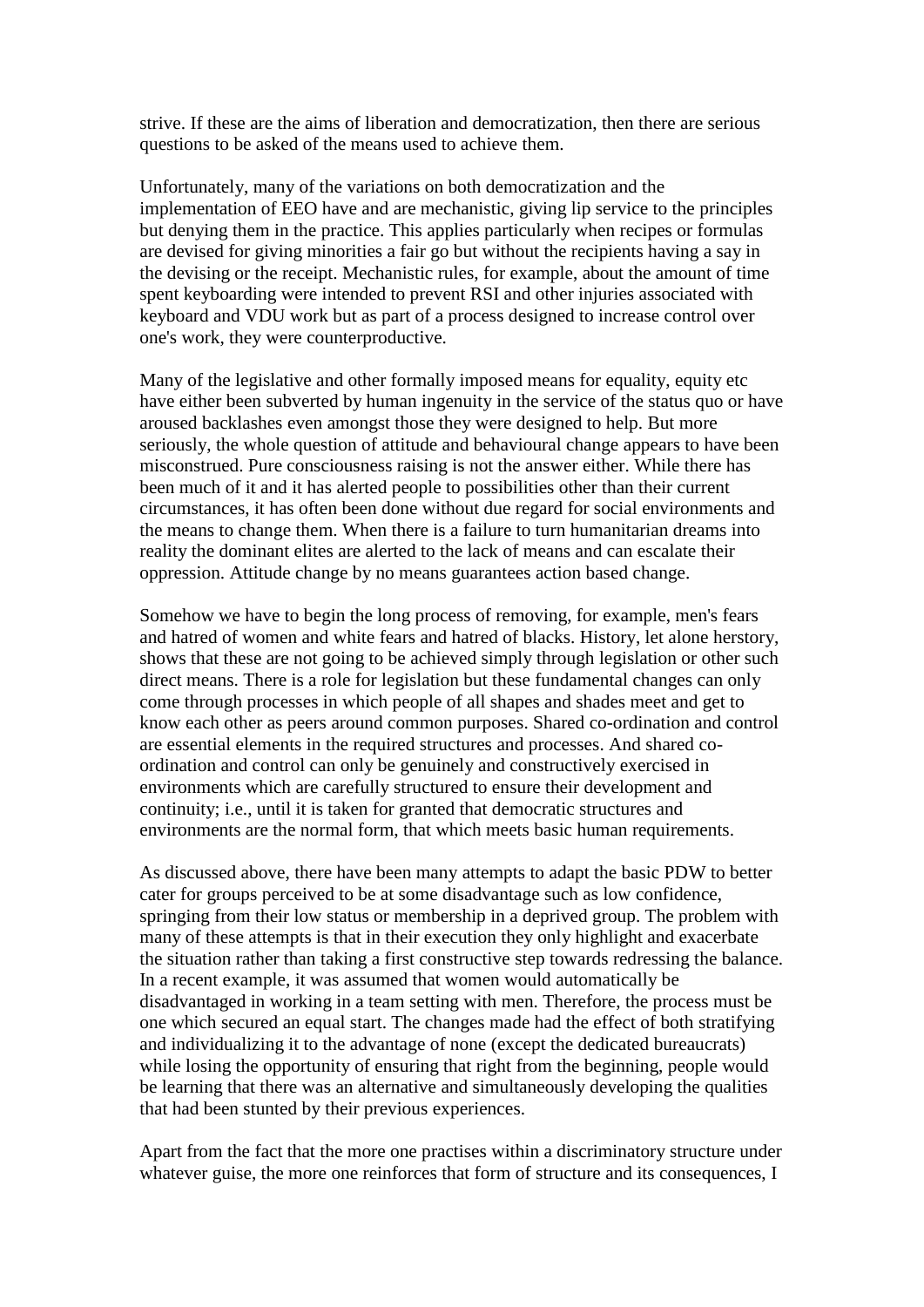wonder today about the wisdom of making the assumption that certain designated minorities will lack confidence, ability to speak up, etc. In the above example it became very clear that many of the `oppressed' were not only willing to speak up for themselves but did so in no uncertain terms, showing deep insight and sophistication in both their analyses and presentations. They were probably disadvantaged by the changes designed to help them grow out of their lowly status.

Rather than generalize and label, why not try a process which in its very congruence and gentleness allows those who are coming from behind to catch up without being marked as special or different? There has been and is a discriminatory structure built into our society. Nothing less than a wholehearted effort to create structures for learning about the roots of the alternative, how it works and how it feels, will overcome these sources of discrimination. Today, the propensity to form support and action groups of various kinds is one kind of welcome backup for democratization. Another is simply the intuitive realization based on years of exposure, however indirect, that there has to be something else. Planting a small seed is often sufficient to show that this intuition was correct.

And it should always be remembered that while the minorities who are at the bottom of the heap are sometimes badly damaged by living and working within bureaucratic structures, this form of organization damages all it touches, from the bottom to the top. Even if this was not the case, liberation or democratization of a minority will always fail in the long term if it is not the liberation or democratization of all. To paraphrase one of Mao Tse-Tung's most powerful sayings: If you are 90 per cent sure you want to liberate women, you will concentrate your effort on women. If you are 100 per cent sure that you want to liberate women, you will liberate both men and women.

It then becomes clearer why well intentioned strategies such as separating off a particularly at-risk target group such as clerical and keyboard staff will create problems and in many ways deny or devalue the change as one for all people. All are parts of the whole and derive their identities (and stereotypes) from the interdependencies of which the whole is composed. The creation of in-groups and out-groups by any line or purpose of demarcation will continue to haunt a process long after its short term ostensible benefits have been gained. I am using a 1988 example which shows that many, particularly within the women's movement, have not learnt this lesson. Unfortunately we live in times where some, particularly those new to the exercise of power, do not consider it necessary to consult history.

At stake are a set of values and ideals that bureaucratic structures cannot nurture and which separatist movements only further downgrade. If we do really value people and are working towards a sane, humane, ecological (SHE) future (Robertson, 1978) we must provide the settings in which all have the opportunity to gain confidence, not only in their own capabilities and powers but also in those of others. Those at the bottom of the heap obviously have more unlearning to do, of their negative self images and lack of confidence and most to gain. Becoming the new bosses, however, cannot achieve the second objective of bringing together those who were separate. No amount of power and role reversal can achieve its genuine antithesis which is power sharing.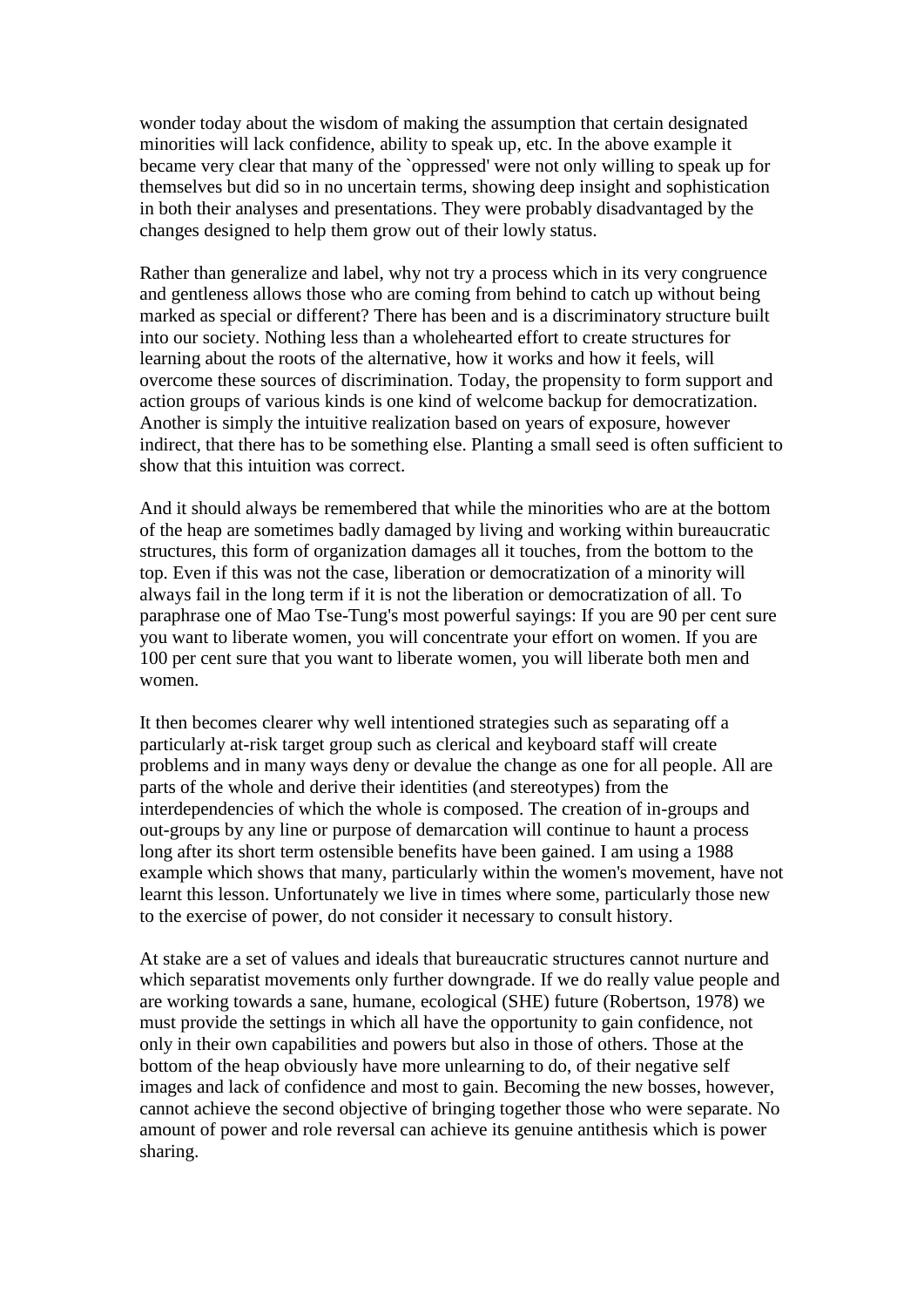What is commonly not recognized about democratization is the phenomenon of very strong transfer effects from the original experience with participation in and responsibility for co-ordination and control. Because minorities have more room to grow, they frequently change very rapidly and once such characteristics as self confidence begin to develop at this rate, there may constellations of changes which appear to others as a personality change.

This inevitably affects the nature of the web of relationships in which a developing individual is embedded. A person treated as and taking responsibility as an adult at work for example is not going to continue to put up with being treated as a child or second class citizen at home or in their community associations. Democratizing a work place may then have the side effect of precipitating a rash of divorces or near misses. This was the experience of the CCE after democratization began in March, 1973 and other organizations have reported similar incidences. Empowerment, the in word at the moment is a direct function of responsibility for co-ordination and control. Thus while the PD workshop is in its structure and process, uni-sex, it is in its effects strongly biased towards women and other minorities.

There are, however, phases and plateaus in every growth process. A common first phase after democratization is developing up to one's first limit or expectation, and then what? Many tend to stop there, satisfied with their achievement which creates a problem for others of their minority group who wish to go further. This limit is often the result of conditioning; a built in barrier to expectations. It is often only a state of rest and consolidation before growth is resumed. But it sometimes hides a deeper reality and one that is rarely discussed. Many women particularly who have had the opportunity to make it to the top have balked at doing it in the old system. To make it would have meant suppressing the system of ideals and values that have shaped their life and to which they steadfastly adhere. To join the rat race in earnest and show how good they are would mean putting others down in a vicious competitive system which is the opposite of everything they believe in and hope to see. At stake here are ends and means. Can people who believe in equality and co-operation achieve them by playing successfully in such a system as a bureaucracy? Many women say `no'. They opt out, taking only what they materially and psychologically require, without changing their sights; believing that the bigger system will not change and to play it will only damage themselves and others; only further the system.

Others take a paradoxically similar but opposite line (the similarity lies in the fact that they accept that this bit has changed but that the larger system context won't easily). `Once we're in there, we can change it to serve our value system. Once there is a majority of women in the top echelons, then you will see a change.' That remains a hypothesis. Some go hell bent to win against enormous odds, against the system; some win, some lose. Some do genuinely win and retain their identities, others become the new oppressors.

These consequences contain several lessons. The first is simply that if you wish to redress the power balance between the sexes or other oppressor/oppressed groups, going to the heart of the problem does work and has flow-ons which some may not consider desirable, but which do indicate, perhaps more powerfully than at the original site, that the problem is one of bureaucratized power.